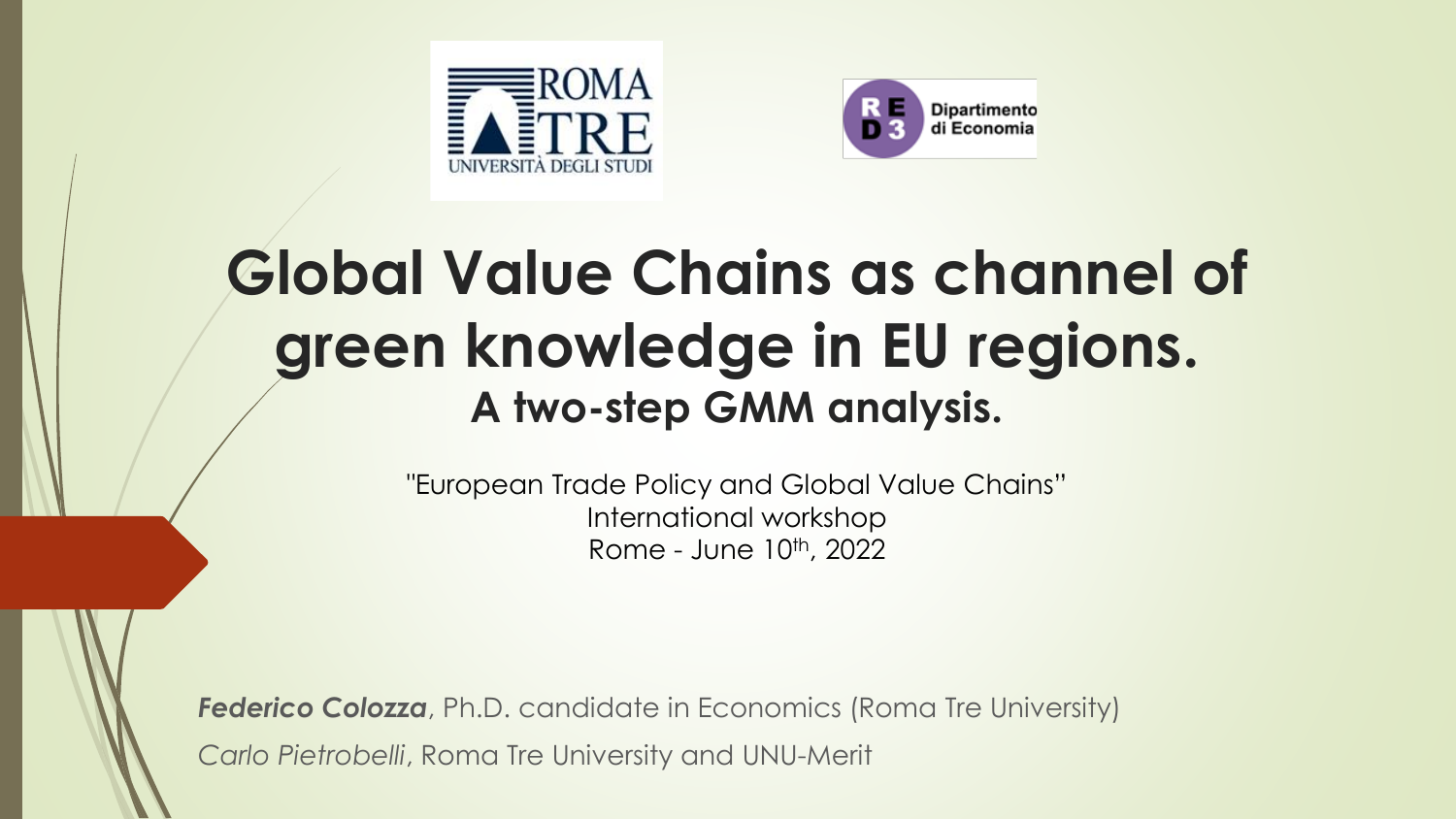# **Motivations**

 $\mathcal{P}$ 

- Paris agreement, Agenda 2030, and the scientific literature fully acknowledge the environmental issues, such as air pollution (Armeanu et al., 2018; Barnes, 2019; Haibo et al., 2019).
- The relation between economic development and environmental issues is nowadays well-known (Dinda, 2004; Georgiev et al., 2014; Fujii et al., 2016).
	- Recent studies assess a role to green technologies (Costantini et al., 2017), policies (Eurostat, 2011) and Global Value Chains (Wang et al., 2020), but there is still little understanding on whether this mechanism works also across EU regions.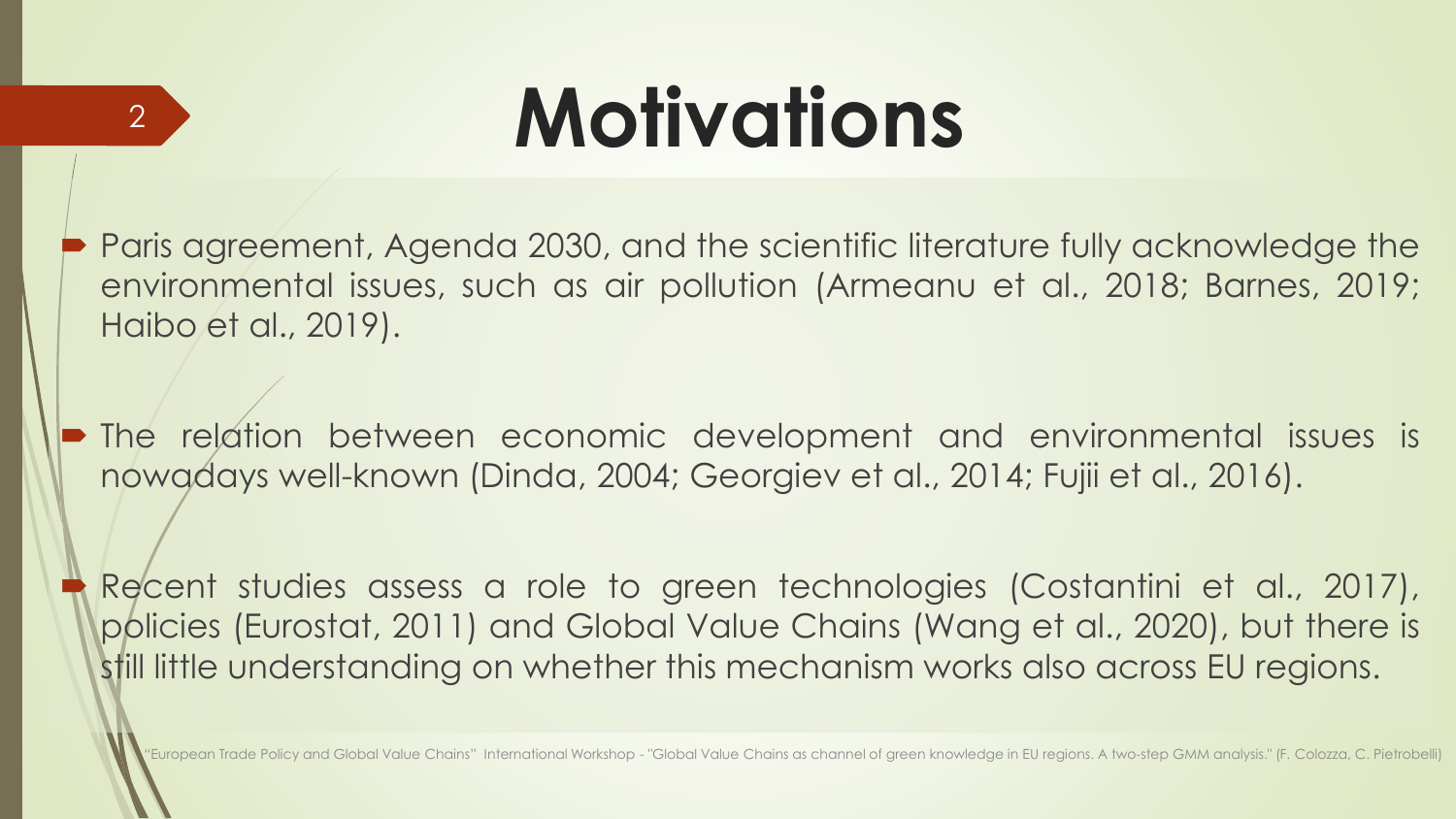# **Literature review**

3

Air pollution (AP)

 In the heated debate on AP, the literature proposes some useful tools, both in terms of technologies (Tomita 2001; OECD 2013; Ibrahim 2014) and industrial structures "adaptation" (Cole 2000; Dinda 2004).

 Green patents represent a positive factor in reducing air pollution (Glachant et al 2013; Costantini et al 2017; Wang et al 2020).

A recent stream of literature sheds new light on the role of GVCs in coping air pollution, although providing evidence only at the national level (Wang et al 2020).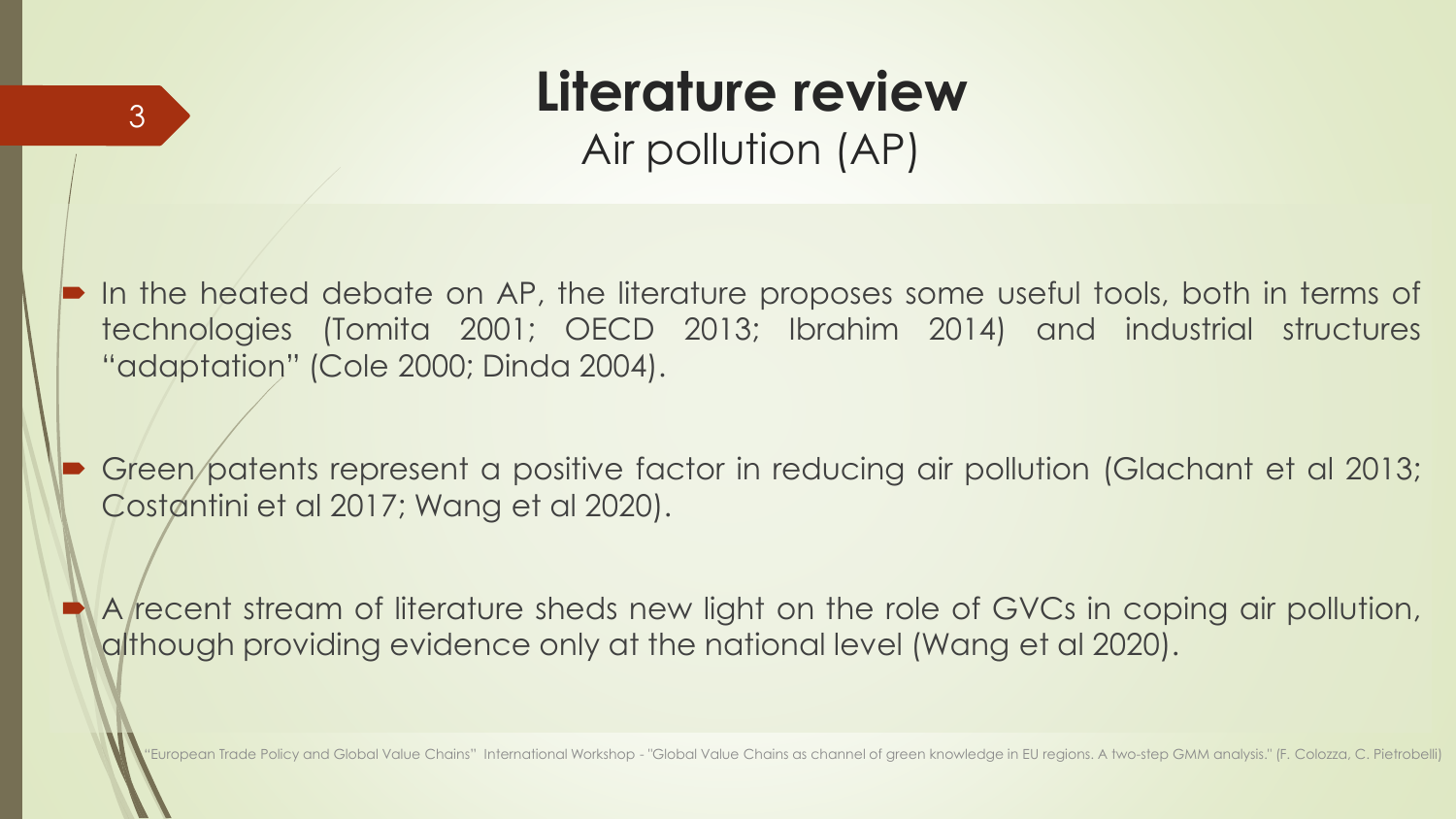# **Literature review**

4

Green Patents

 Green patents reduce AP emissions, no matters if evaluated for sectors (Nameroff et al., 2004), countries (Shen et al., 2020) or the substances emitted (Töbelmann et al., 2020).

• Costantini et al. (2017) assess the key role of green technologies in abating the environmental impact of sectoral pollution, directly and indirectly, through spill-overs (Sarfraz, 2021; Kahn, 2022).

 One of the key findings of Wang et al. (2020) concerns the positive role of green patents in reducing the emissions of NOx and SOx particles.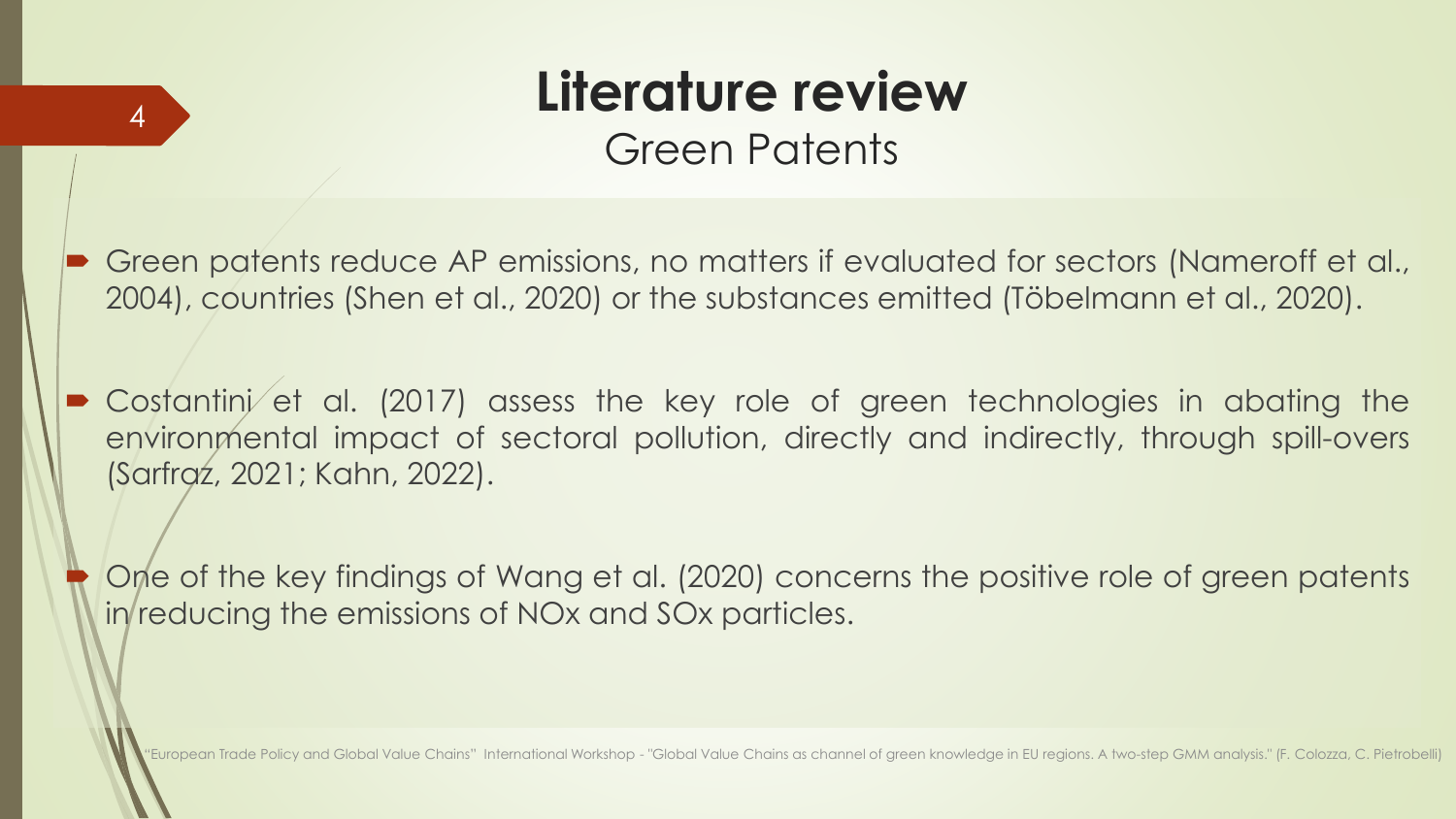# **Literature review**

Global Value Chains (GVCs)

5

 GVCs allow economies to gain tools and experience, exploiting new opportunities (Morrison et al, 2008; Pietrobelli et al, 2011; Fagerberg et al 2018; Jurowetzki et al 2018; Colozza et al, 2021).

 These opportunities may concern also the environment (Glachant et al 2013; De Marchi et al, 2013; De Marchi et al, 2020).

 Overall, a deeper integration in GVCs facilitate the reduction of AP (Poulsen et al 2018; Wang et al 2020).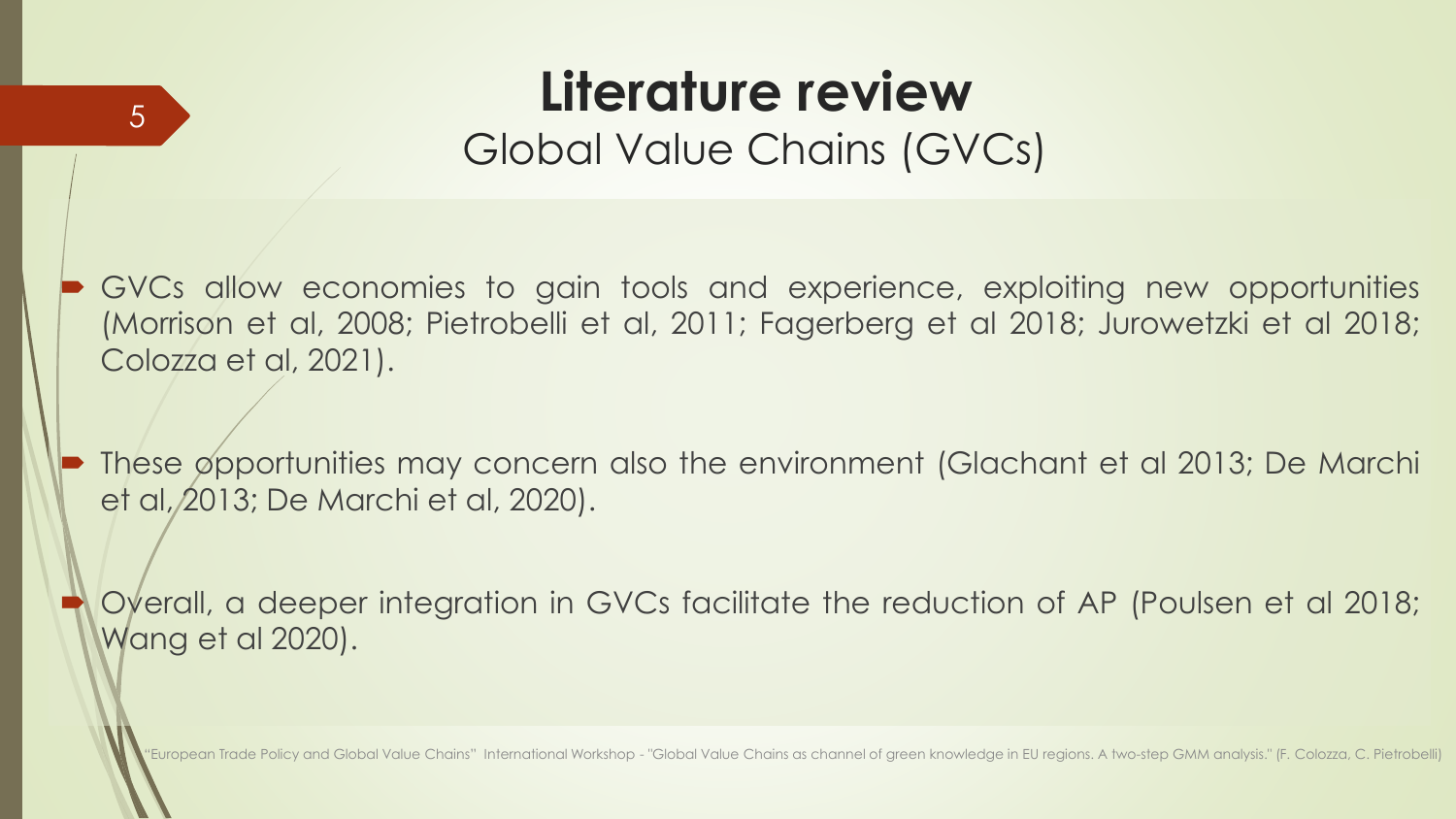### **Global Value Chains and environmental upgrading**

 In summary, all these studies find that the higher the value added shared in GVCs, the greater the positive effect on environment (reducing emissions of air pollutants...).

6

 In this work, as well as in the mentioned contributions, our hypothesis is that intangibles, and with higher value added (Baldwin et al 2014, Gereffi and Fernandez-Stark 2016; Rungi and Del Prete 2017), activities in GVCs may lead economies to reduce pollution.

 In other words, we assume the following relation, graphically represented with an adapted smile-curve (in the next slide).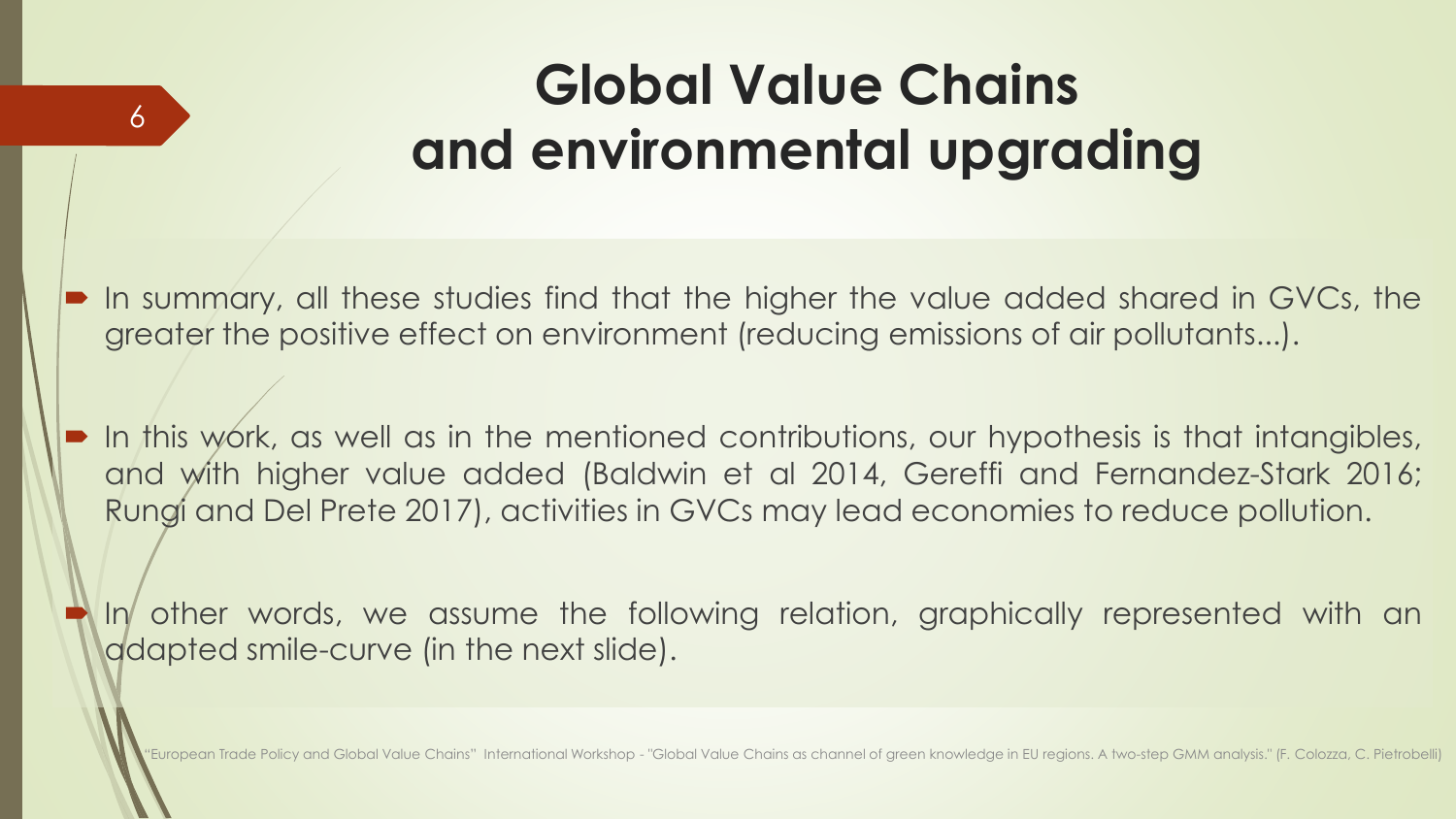#### **Global Value Chains and environmental upgrading (1)**

7

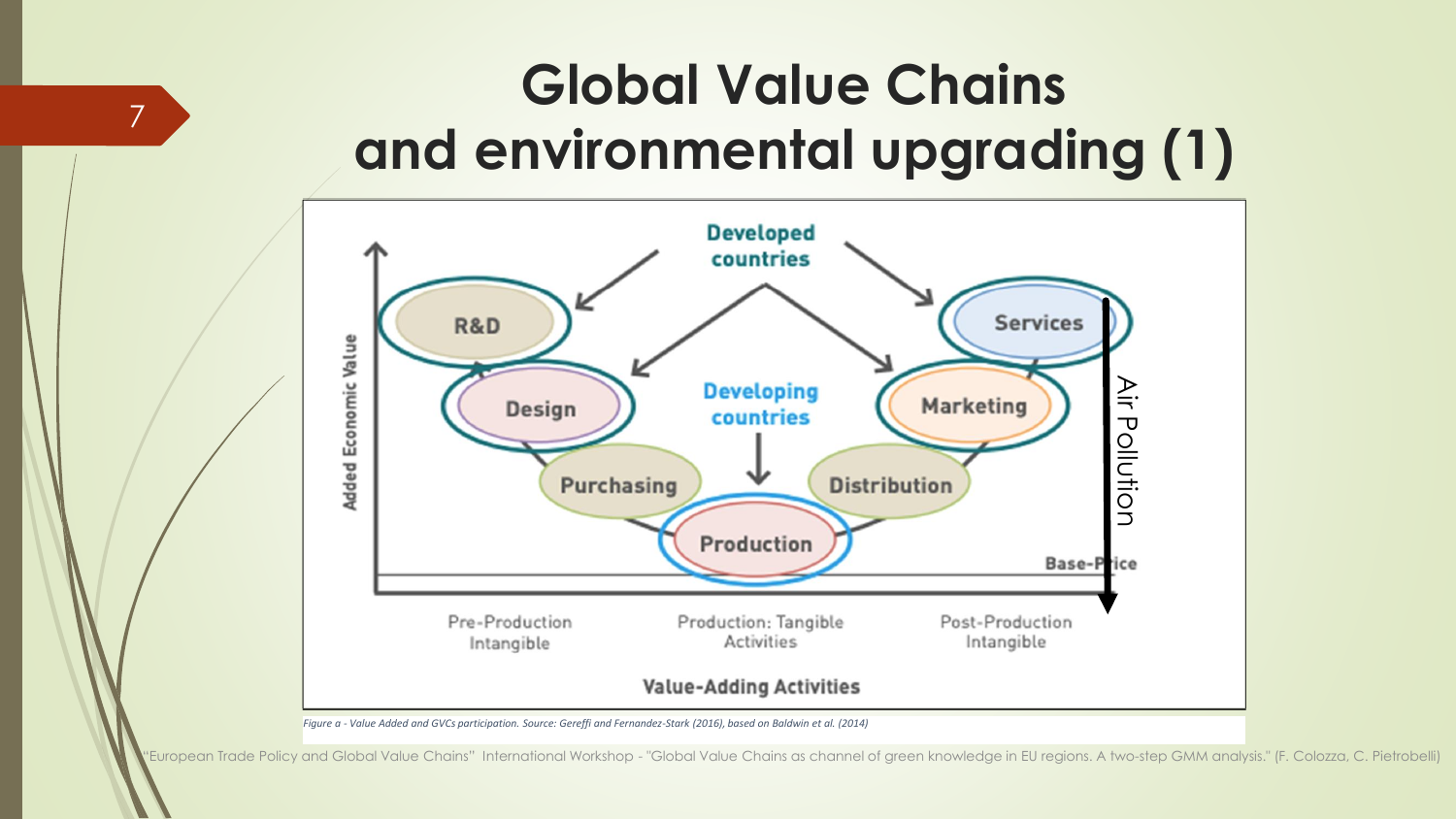#### <sup>8</sup> **Research questions**

Thus, we investigate:

the effects of GVCs integration and green patents on air pollution of EU regions;

If these effects differ across regions, and if the "environmental awareness" has a role.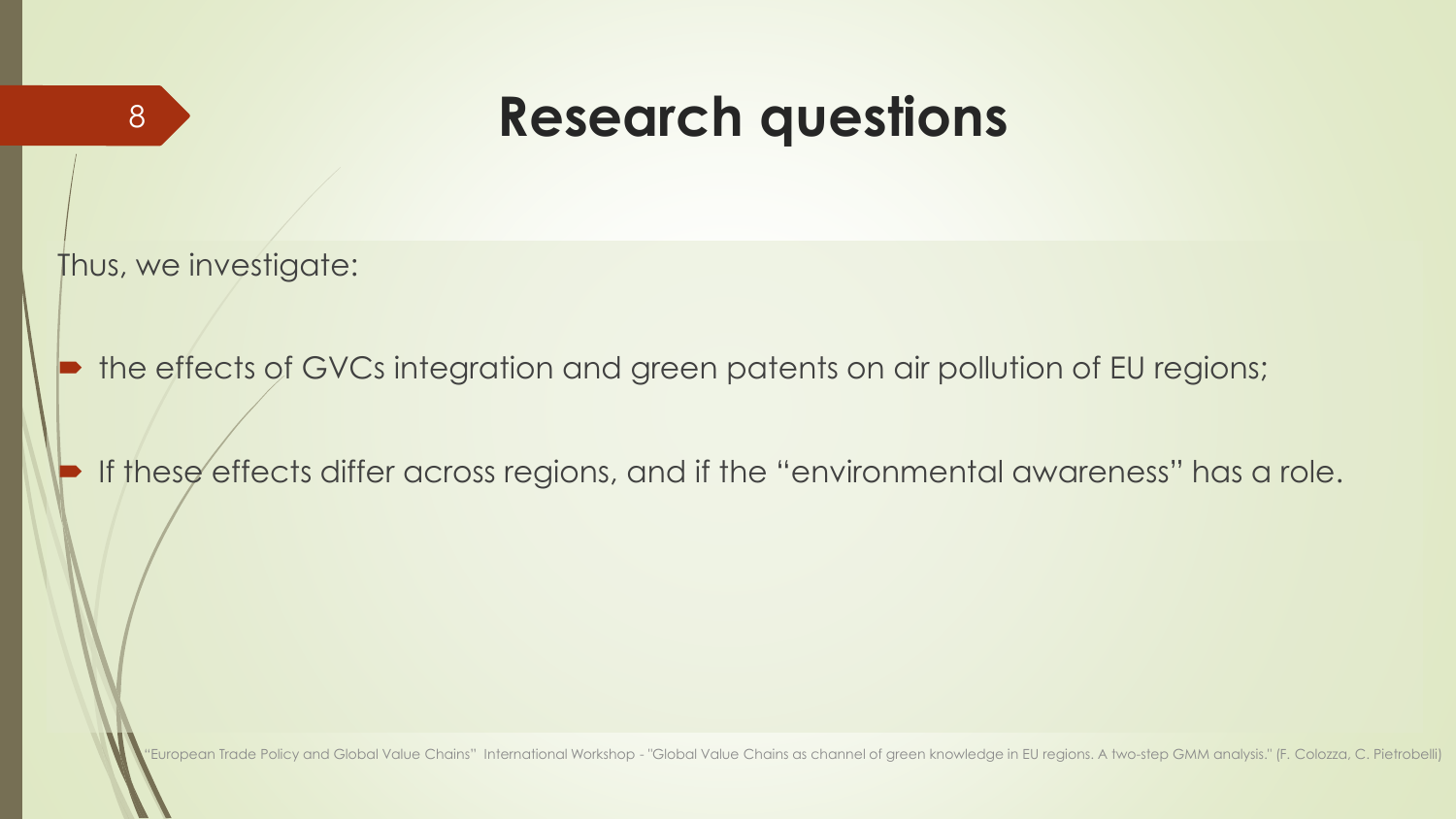The key-challenges of this work are essentially:

- Creation of air pollutants (NOx and SOx) emission dataset: computed distributing national data on sectoral emissions following the presence of such sectors in nuts-2 regions;
- Construction of GVCs participation indicators: relying on RIOD tables (Thissen et al 2018) and innovative techniques (Borin et al 2020), we calculate the ratio of the value added shared in backward and forward linkages on gross exports;

(...the first dataset on participation in GVCs and air pollution for EU nuts-2 regions!) Time span: 2000-2010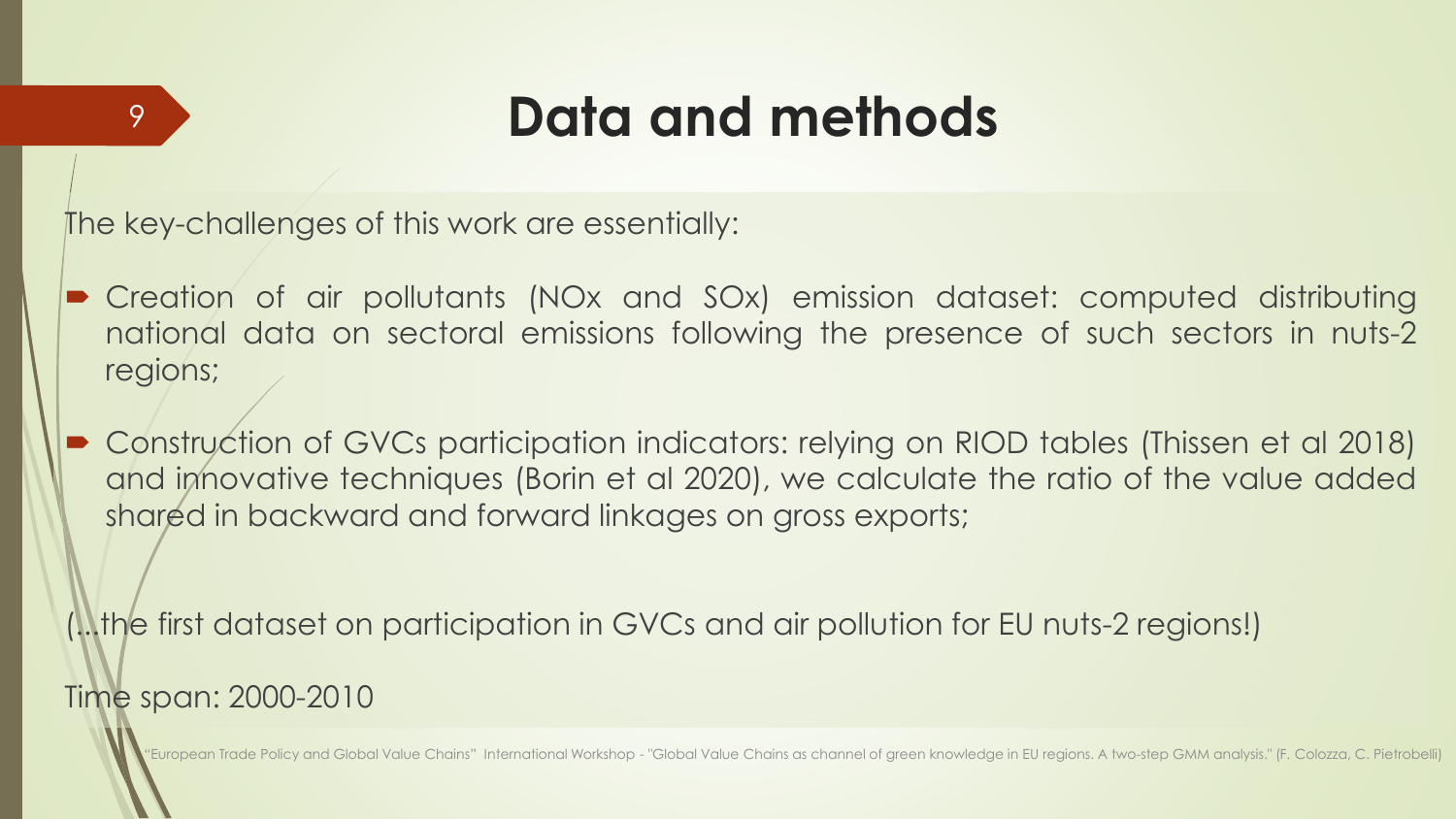Air Pollution

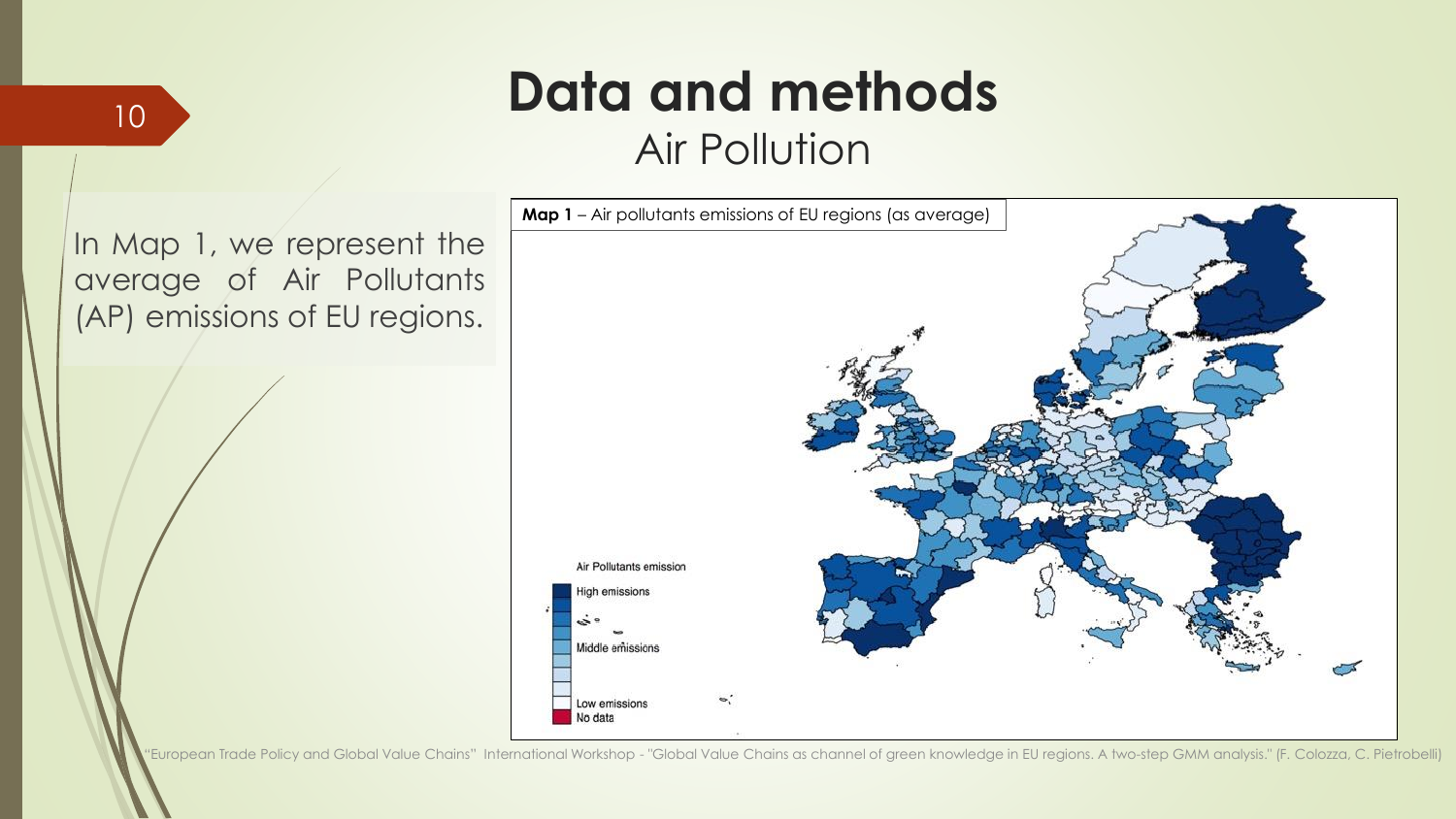#### GVCs participation



In Map 2, we represent the average of the GVCs participation index of EU regions.

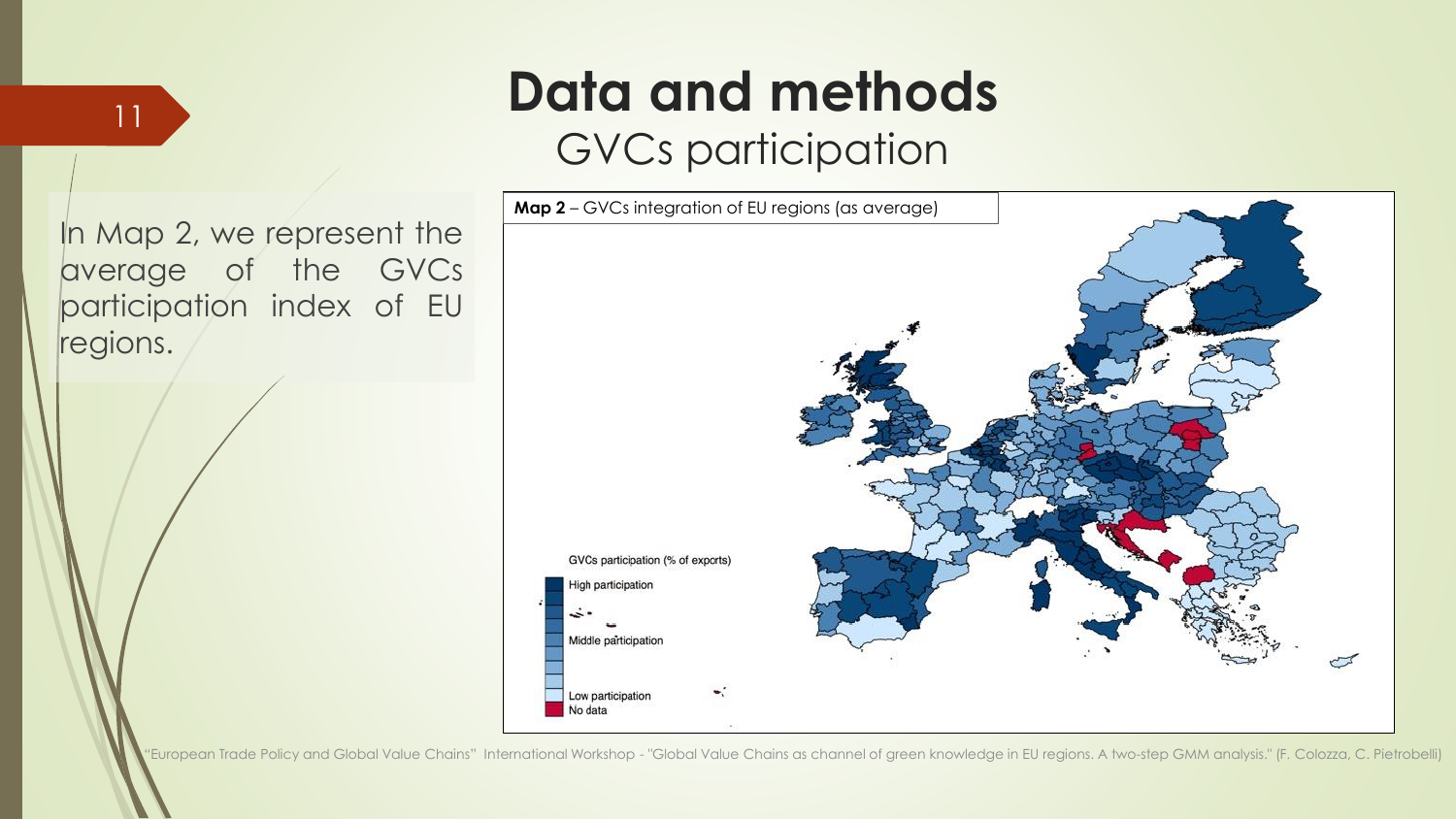Variables of interest

Other variables of interest:

- **Green patents (per capita)**: Haščič et al. (2015) provide the categorization of "green patents", which corresponds to classification y2 of OECD dataset. We calculate the stock of patents following the Perpetual Inventory Method (Braun et al., 2010).
- **Specialization in manufacturing (value added, ISP\_c)**: we employ a recent index of specialization (Lo Cascio et al 2017), which corresponds to an improved version of Balassa (1965). Balanced around 0, this index indicates with 1 complete specialization, and -1 complete despecialization.
- **Gross Domestic Product (per capita) and population density**: we extract these variables from Eurostat, as last control variables.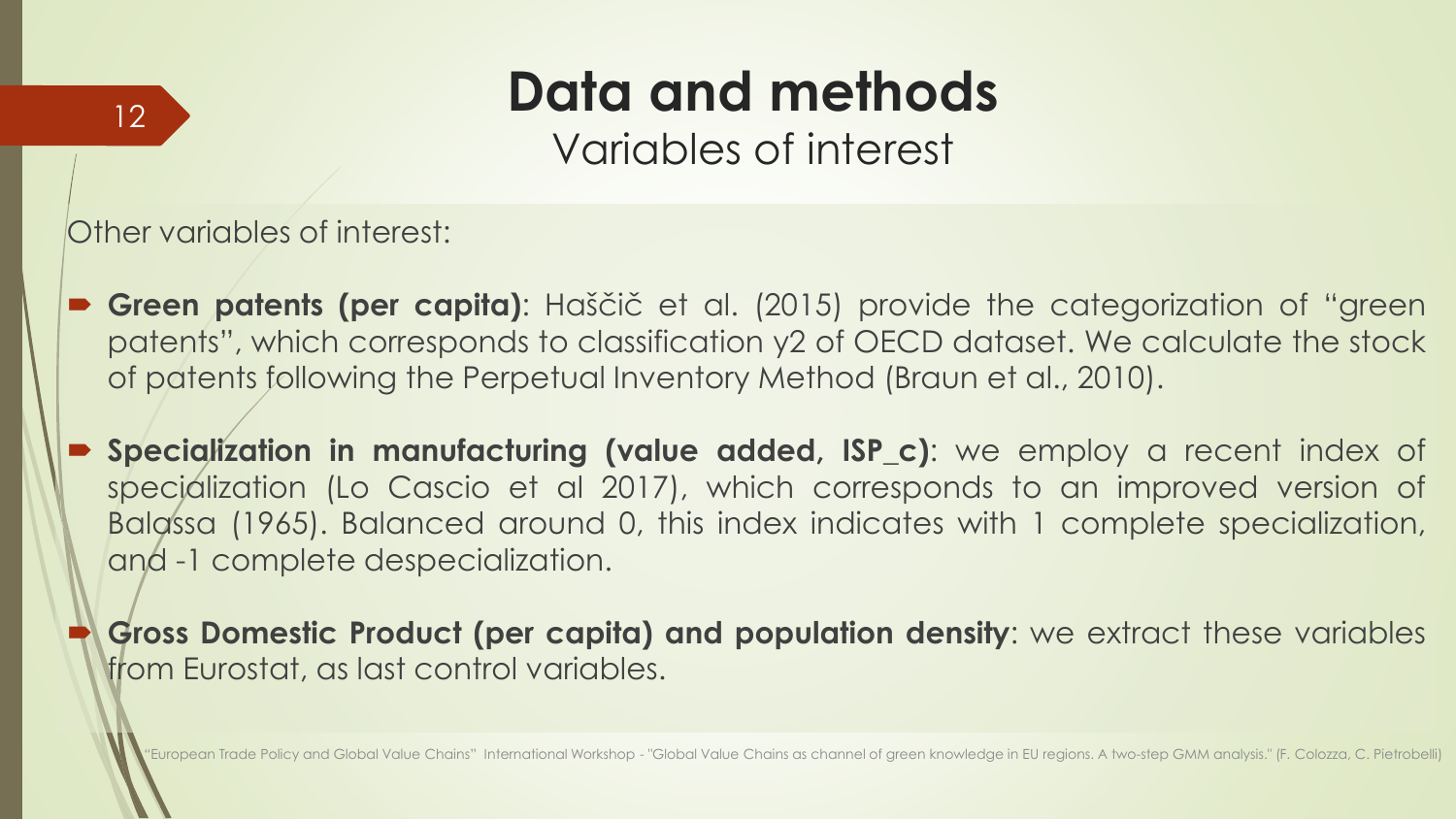Controls and Environmental awareness

We define the regional awareness on environmental issues using "implicit taxes on energy consumption" (ITEC), extracted from Eurostat. Since that these data are referred to the national level, we consider two groups of regions, splitted in terms of ITEC(/GDP):

Regions that belong to countries with <u>low</u> environmental awareness (Ic), where the ITEC is lower than its average value of 2.4%;

Regions that belong to countries with high environmental awareness (hc), where the ITEC is higher than its average value of 2.4%;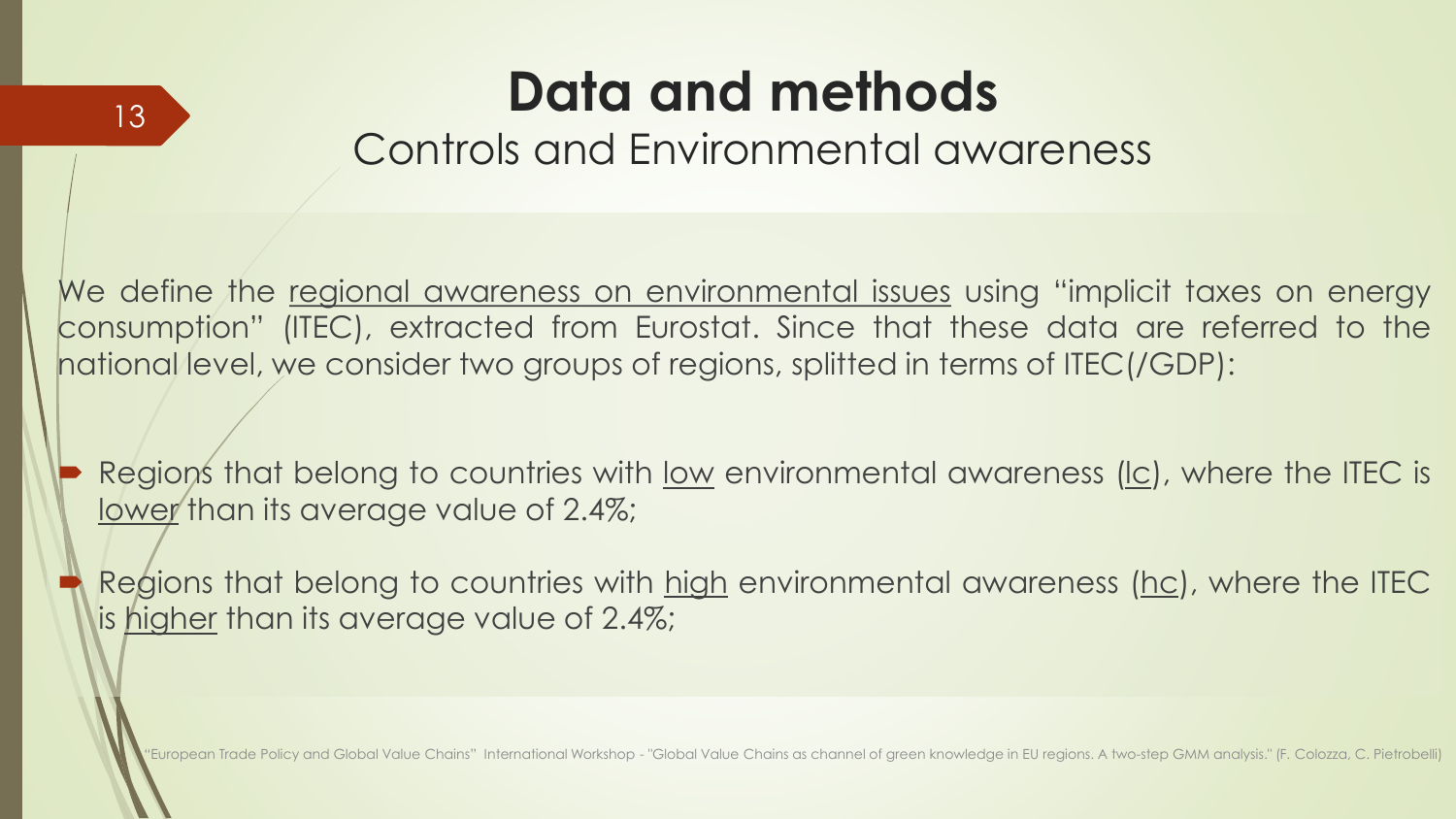Models

■ We employ a twostep GMM model (Roodman, 2009), testing the following equation 1:

 $\textit{APPpop}_{r,t} \Leftarrow \ \beta_0 + \beta_1 \textit{APPopp}_{r,t-1} + \beta_2 \textit{GVC}{}~index_{r,t-1} + \beta_3 \textit{GreenPatent}{}~pop_{r,t-1} + \beta_4 \textit{ISP\_c}_{r,t} + \beta_5 \textit{GreenPatent}{}$  $\beta_5 GDPpop_{r,t-1} + \beta_6 Pop density_{r,t-1} + \varepsilon_r$ (1)

 And we evaluate if this mechanism differ between regions, by splitting them in terms of ITEC.

 Moreover, we use Windmeijer-corrected standard errors (at regional level), to avoid some heteroskedasticity issues.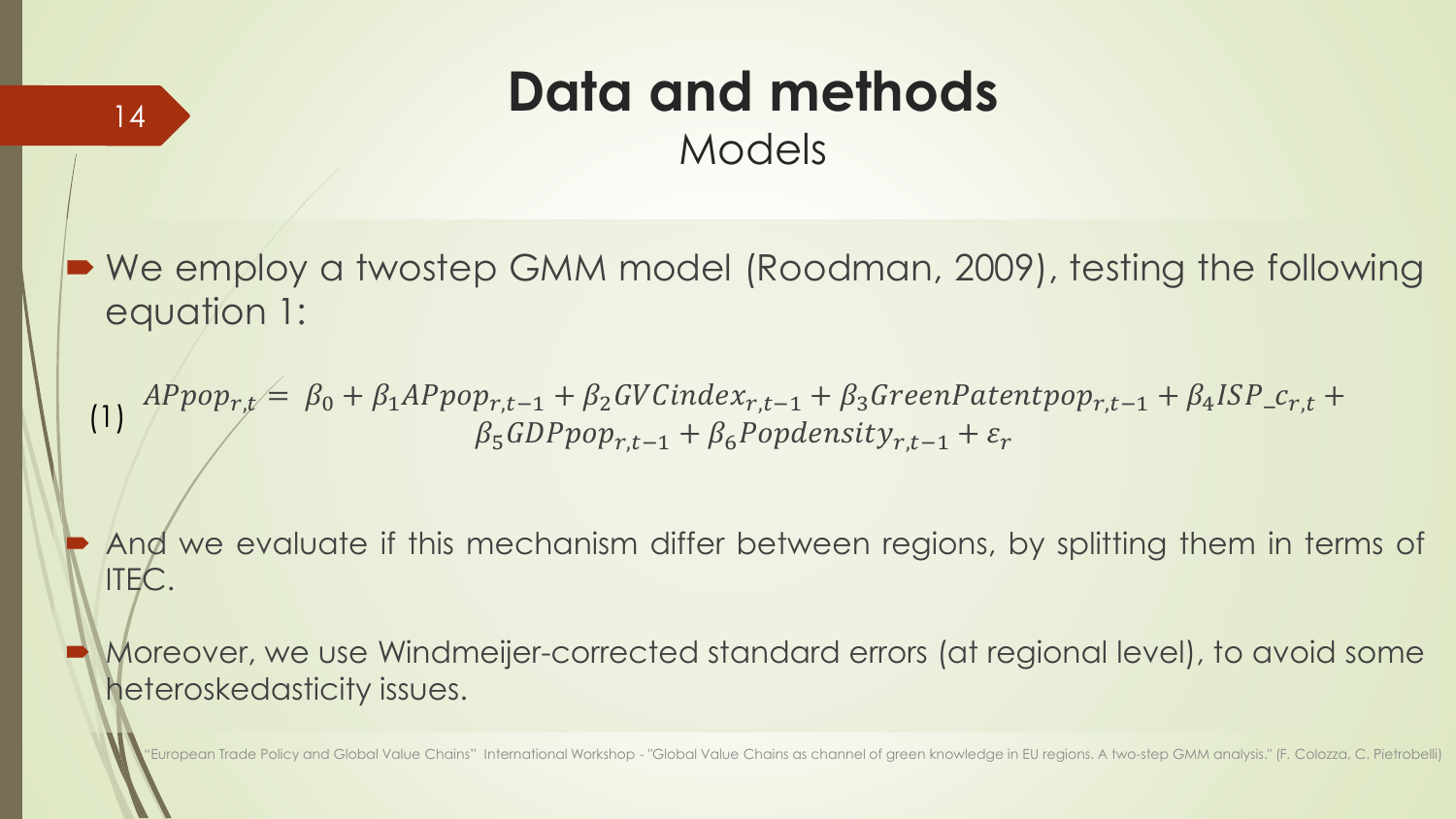# <sup>15</sup> **Results**

| Table 1                                     | (1)                                                                            | (2)                         | (3)                                 |  |  |  |  |  |  |
|---------------------------------------------|--------------------------------------------------------------------------------|-----------------------------|-------------------------------------|--|--|--|--|--|--|
|                                             | General                                                                        | Low environmental awareness | <b>High environmental awareness</b> |  |  |  |  |  |  |
| VARIABLES (t-1, mean centered)              | Dependent variable: Air Pollution per capita (NOx + SOx; time span: 2000-2010) |                             |                                     |  |  |  |  |  |  |
|                                             |                                                                                |                             |                                     |  |  |  |  |  |  |
| Air Pollution per capita                    | $0.910***$                                                                     | $0.883***$<br>(0.01612)     | $0.836***$<br>(0.03174)             |  |  |  |  |  |  |
|                                             | (0.01062)                                                                      |                             |                                     |  |  |  |  |  |  |
| GVCs index (%, log)                         | $-0.00591***$                                                                  | $-0.00705***$               | $-0.00617***$                       |  |  |  |  |  |  |
|                                             | (0.00184)                                                                      | (0.00240)                   | (0.00239)                           |  |  |  |  |  |  |
| Green Patents per capita (PIM, log)         | $-0.000864***$                                                                 | $-0.00226***$               | $-0.000141$                         |  |  |  |  |  |  |
|                                             | (0.00024)                                                                      | (0.00062)                   | (0.00029)                           |  |  |  |  |  |  |
| <b>ISP Manufacturing</b>                    | 0.000405                                                                       | 0.00269                     | $-0.00608**$                        |  |  |  |  |  |  |
|                                             | (0.00095)                                                                      | (0.00191)                   | (0.00258)                           |  |  |  |  |  |  |
| GDP per capita (constant values, log)       | 0.000235                                                                       | $-6.08e-05$                 | 0.000718                            |  |  |  |  |  |  |
|                                             | (0.00065)                                                                      | (0.00150)                   | (0.00091)                           |  |  |  |  |  |  |
| Population density (/Km <sup>2</sup> , log) | 0.000432                                                                       | 0.000600                    | 0.000188                            |  |  |  |  |  |  |
|                                             | (0.00057)                                                                      | (0.00077)                   | (0.00038)                           |  |  |  |  |  |  |
| Constant                                    | $-0.00207***$                                                                  | $-0.00175***$               | $-0.00216***$                       |  |  |  |  |  |  |
|                                             | (0.00014)                                                                      | (0.00034)                   | (0.00031)                           |  |  |  |  |  |  |
|                                             |                                                                                |                             |                                     |  |  |  |  |  |  |
| <b>Observations</b>                         | 1,909                                                                          | 919                         | 990                                 |  |  |  |  |  |  |
| <b>Standard Errors</b>                      | Robust                                                                         | Robust                      | Robust                              |  |  |  |  |  |  |
| A.R. 1 p-value                              | $3.51e-10$                                                                     | $1.04e-06$                  | 2.26e-05                            |  |  |  |  |  |  |
| A.R. 2 p-value                              | 0.884                                                                          | 0.973                       | 0.221                               |  |  |  |  |  |  |
| Hansen p-value                              | 0.113                                                                          | 0.305                       | 0.603                               |  |  |  |  |  |  |
| # of instruments<br>$\blacksquare$          | 184                                                                            | 144                         | 184                                 |  |  |  |  |  |  |

Robust standard errors in parentheses. Standard errors are clustered at regional level. # of instruments: number of instruments employed in the analysis. [\*\*\* p<0.01, \*\* p<0.05, \* p<0.1]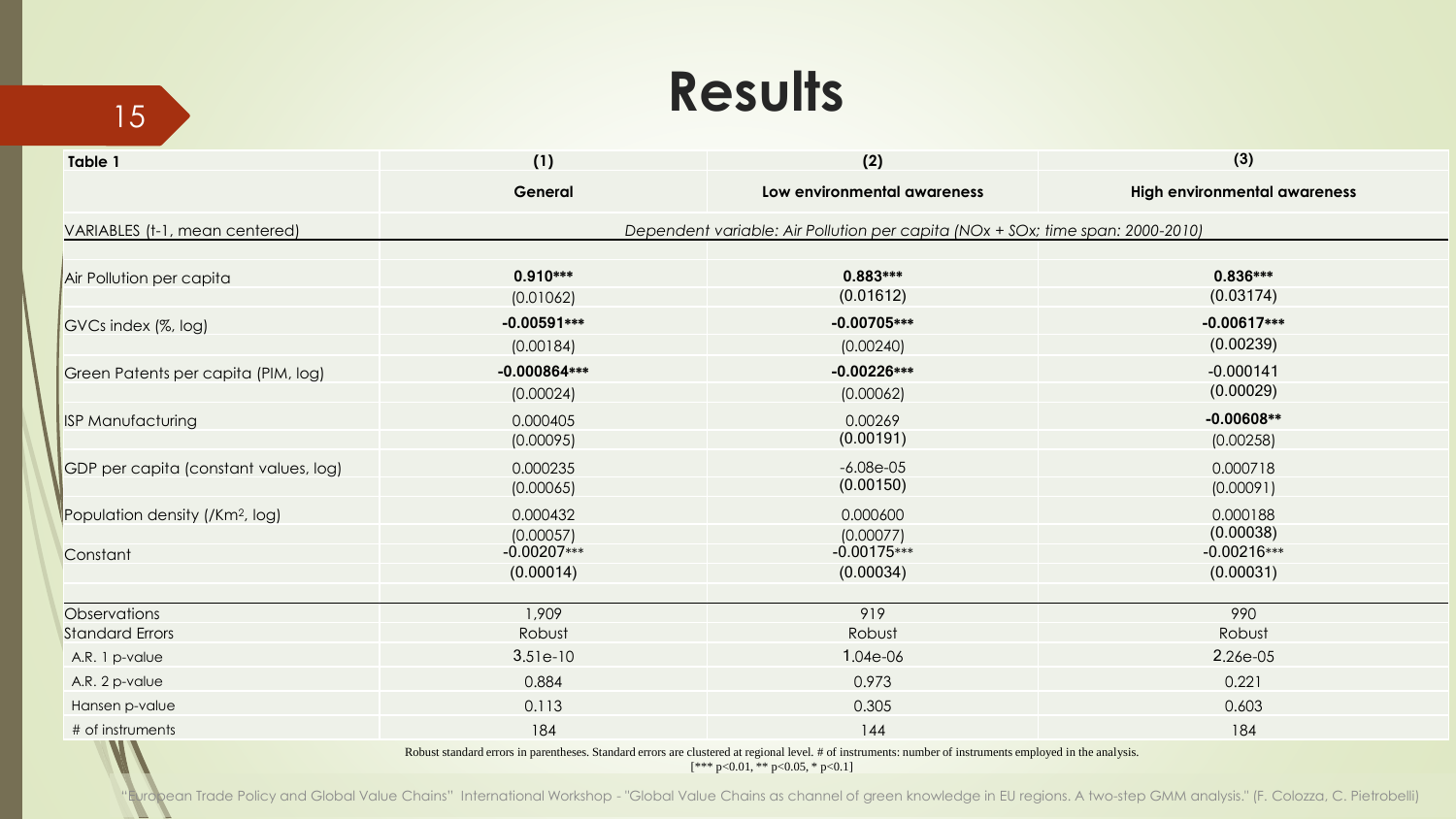#### **Interpretations and concluding remarks**

Our findings show that in EU regions:

16

- Air Pollutants emission are mainly related to the existing levels of pollution.
- In all the cases, GVCs participation facilitates the reduction of Air Pollutants emissions, especially when the regions have low environmental awareness.

On the ground, green patents reduce the Air Pollutants emissions, but higher environmental awareness is able to substitute its role of counteracting these emissions.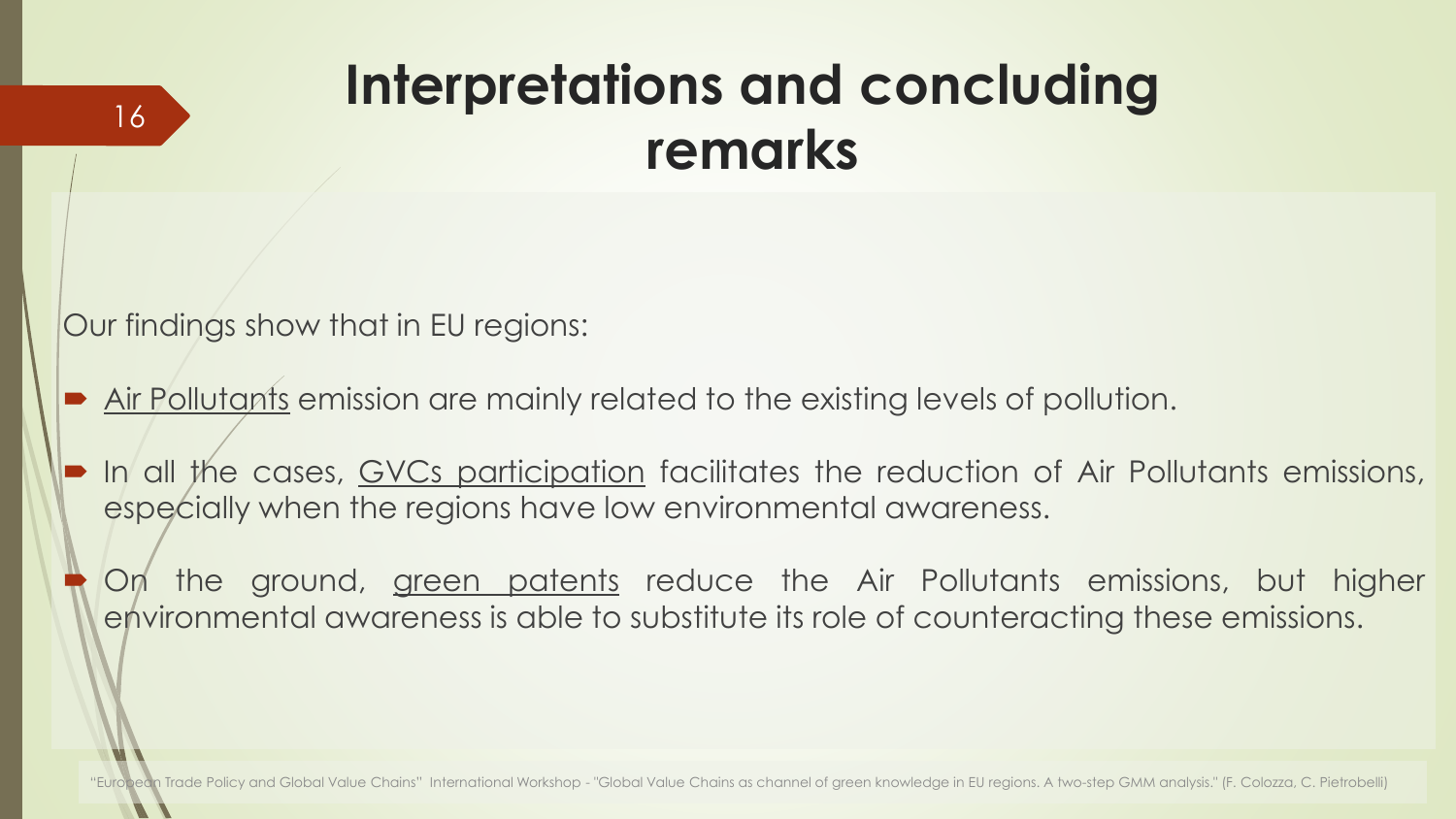# **Thank you for your attention**

*Federico Colozza* 

federico.colozza@uniroma3.it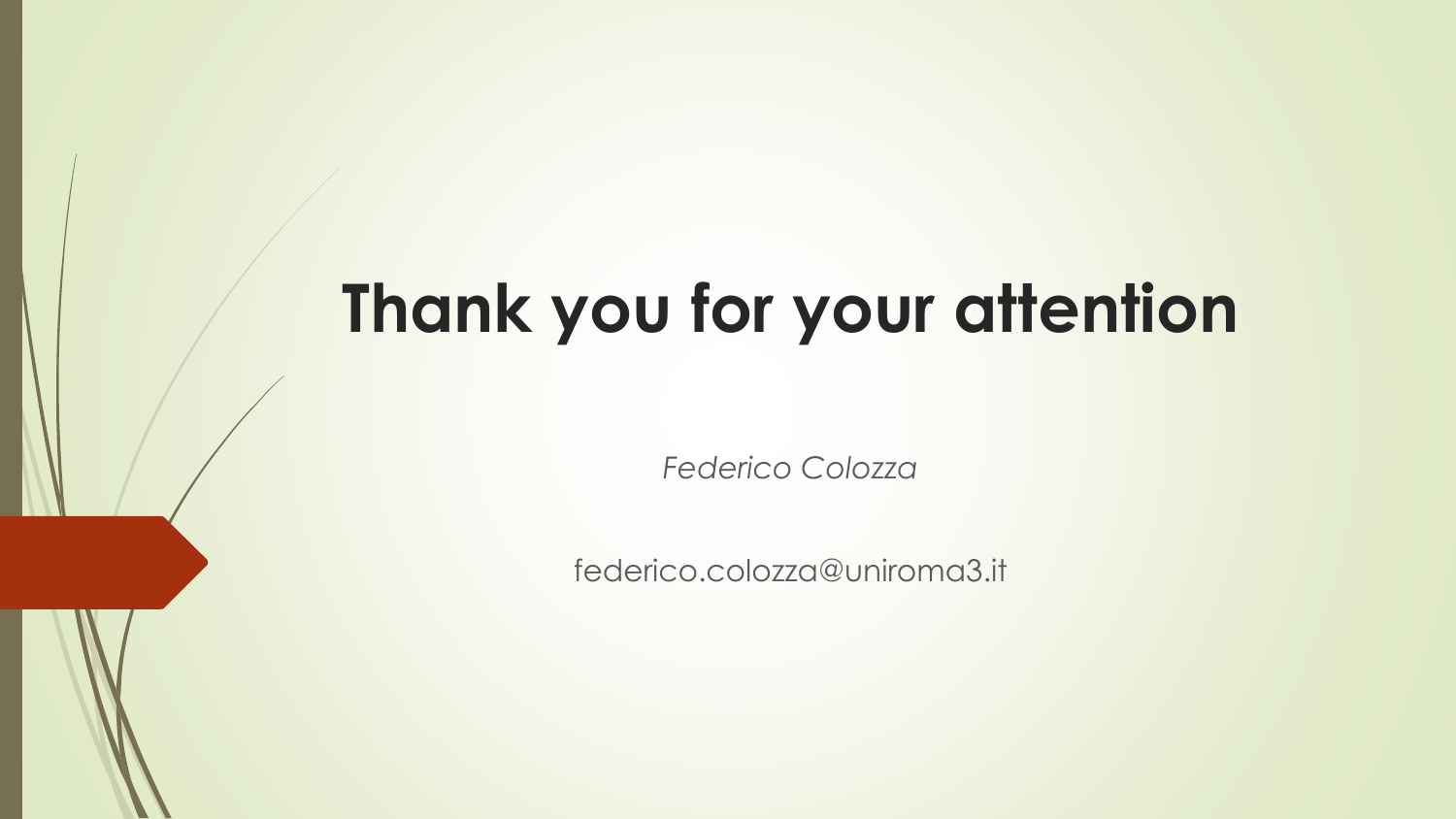#### **Results**

18

| Table 2                                     | (1)                                                                            | (2)<br><b>Backward</b><br>General | (3)<br>Forward<br>General | (4)<br>General<br>no-env | (5)<br><b>Backward</b><br>no-env | (6)<br>Forward<br>no-env | (7)<br>General<br>env    | (8)<br><b>Backward</b><br>env | (9)<br>Forward<br>env   |  |  |
|---------------------------------------------|--------------------------------------------------------------------------------|-----------------------------------|---------------------------|--------------------------|----------------------------------|--------------------------|--------------------------|-------------------------------|-------------------------|--|--|
|                                             | General                                                                        |                                   |                           |                          |                                  |                          |                          |                               |                         |  |  |
|                                             |                                                                                |                                   |                           |                          |                                  |                          |                          |                               |                         |  |  |
| VARIABLES (t-1, mean centered)              | Dependent variable: Air Pollution per capita (NOx + SOx; time span: 2000-2010) |                                   |                           |                          |                                  |                          |                          |                               |                         |  |  |
| Air Pollution per capita                    | $0.910***$                                                                     | $0.912***$                        | $0.924***$                | $0.883***$               | $0.883***$                       | 0.878***                 | $0.789***$               | $0.788***$                    | $0.840***$              |  |  |
|                                             | (0.01062)                                                                      | (0.01132)                         | (0.01247)                 | (0.01612)                | (0.01661)                        | (0.01788)                | (0.03532)                | (0.03336)                     | (0.03223)               |  |  |
| GVCs index (%, log)                         | $-0.00591***$                                                                  |                                   |                           | $-0.00705***$            |                                  |                          | $-0.0111***$             |                               |                         |  |  |
|                                             | (0.00184)                                                                      |                                   |                           | (0.00240)                |                                  |                          | (0.00240)                |                               |                         |  |  |
| Backward GVCs index (%, log)                |                                                                                | $-0.00653***$                     |                           |                          | $-0.00552**$                     |                          |                          | $-0.0103***$                  |                         |  |  |
|                                             |                                                                                | (0.00153)                         |                           |                          | (0.00228)                        |                          |                          | (0.00217)                     |                         |  |  |
| Forward GVCs index (%, log)                 |                                                                                |                                   | 0.00224                   |                          |                                  | $-0.00367$               |                          |                               | 0.00273                 |  |  |
|                                             |                                                                                |                                   | (0.00185)                 |                          |                                  | (0.00303)                |                          |                               | (0.00244)               |  |  |
| Green Patents per capita (PIM, log)         | $-0.000864***$                                                                 | $-0.000775***$                    | $-0.000881***$            | $-0.00226***$            | $-0.00242***$                    | $-0.00254***$            | $-0.000383$              | $-1.61e-05$                   | $-0.000480$             |  |  |
|                                             | (0.00024)                                                                      | (0.00025)                         | (0.00023)                 | (0.00062)                | (0.00064)                        | (0.00063)                | (0.00042)                | (0.00046)                     | (0.00042)               |  |  |
| <b>ISP Manufacturing</b>                    | 0.000405                                                                       | 0.00119                           | 0.000406                  | 0.00269                  | $0.00368*$                       | 0.00134                  | $-0.00660**$             | $-0.00443*$                   | $-0.00813***$           |  |  |
|                                             | (0.00095)                                                                      | (0.00103)                         | (0.00091)                 | (0.00191)                | (0.00188)                        | (0.00216)                | (0.00275)                | (0.00255)                     | (0.00243)               |  |  |
| GDP per capita (constant values, log)       | 0.000235                                                                       | $-0.000328$                       | 0.000511                  | $-6.09e-05$              | $-1.33e-05$                      | 0.00115                  | 0.00129                  | $-0.000112$                   | 0.00162                 |  |  |
|                                             | (0.00065)                                                                      | (0.00068)                         | (0.00059)                 | (0.00150)                | (0.00155)                        | (0.00147)                | (0.00111)                | (0.00124)                     | (0.00107)               |  |  |
| Population density (/Km <sup>2</sup> , log) | 0.000432                                                                       | $-4.45e-05$                       | $-0.000229$               | 0.000600                 | 7.85e-05                         | 0.000609                 | $-0.000749**$            | $-0.000982**$                 | $-0.000853***$          |  |  |
|                                             | (0.00057)                                                                      | (0.00059)                         | (0.00058)                 | (0.00077)<br>$0.0303***$ | (0.00074)<br>$0.0226***$         | (0.00074)                | (0.00037)<br>$0.0491***$ | (0.00043)<br>$0.0425***$      | (0.00029)<br>$-0.00375$ |  |  |
| Constant                                    | $0.0245***$                                                                    | $0.0247***$                       | $-0.00555$                |                          |                                  | 0.0136                   |                          |                               | (0.00747)               |  |  |
|                                             | (0.00727)                                                                      | (0.00561)                         | (0.00561)                 | (0.00946)                | (0.00835)                        | (0.00909)                | (0.00972)                | (0.00801)                     |                         |  |  |
| <b>Observations</b>                         | 1,909                                                                          | 1,909                             | 1,909                     | 919                      | 919                              | 919                      | 990                      | 990                           | 990                     |  |  |
| <b>Standard Errors</b>                      | Robust                                                                         | Robust                            | Robust                    | Robust                   | Robust                           | Robust                   | Robust                   | Robust                        | Robust                  |  |  |
| A.R. 1 p-value                              | $3.51e-10$                                                                     | $3,43e-10$                        | $3.26e-10$                | 1.04e-06                 | $1.04e-06$                       | $1.15e-06$               | 2.73e-05                 | 2.37e-05                      | $2.15e-05$              |  |  |
| A.R. 2 p-value                              | 0.884                                                                          | 0.925                             | 0.831                     | 0.973                    | 0.994                            | 0.934                    | 0.235                    | 0.291                         | 0.173                   |  |  |
| Hansen p-value                              | 0.113                                                                          | 0.161                             | 0.119                     | 0.305                    | 0.327                            | 0.326                    | 0.190                    | 0.118                         | 0.235                   |  |  |
| # of instruments                            | 184                                                                            | 184                               | 184                       | 144                      | 144                              | 144                      | 144                      | 144                           | 144                     |  |  |

Robust standard errors in parentheses. Standard errors are clustered at regional level. # of instruments: number of instruments employed in the analysis.

 $[*** p<0.01, ** p<0.05, * p<0.1]$